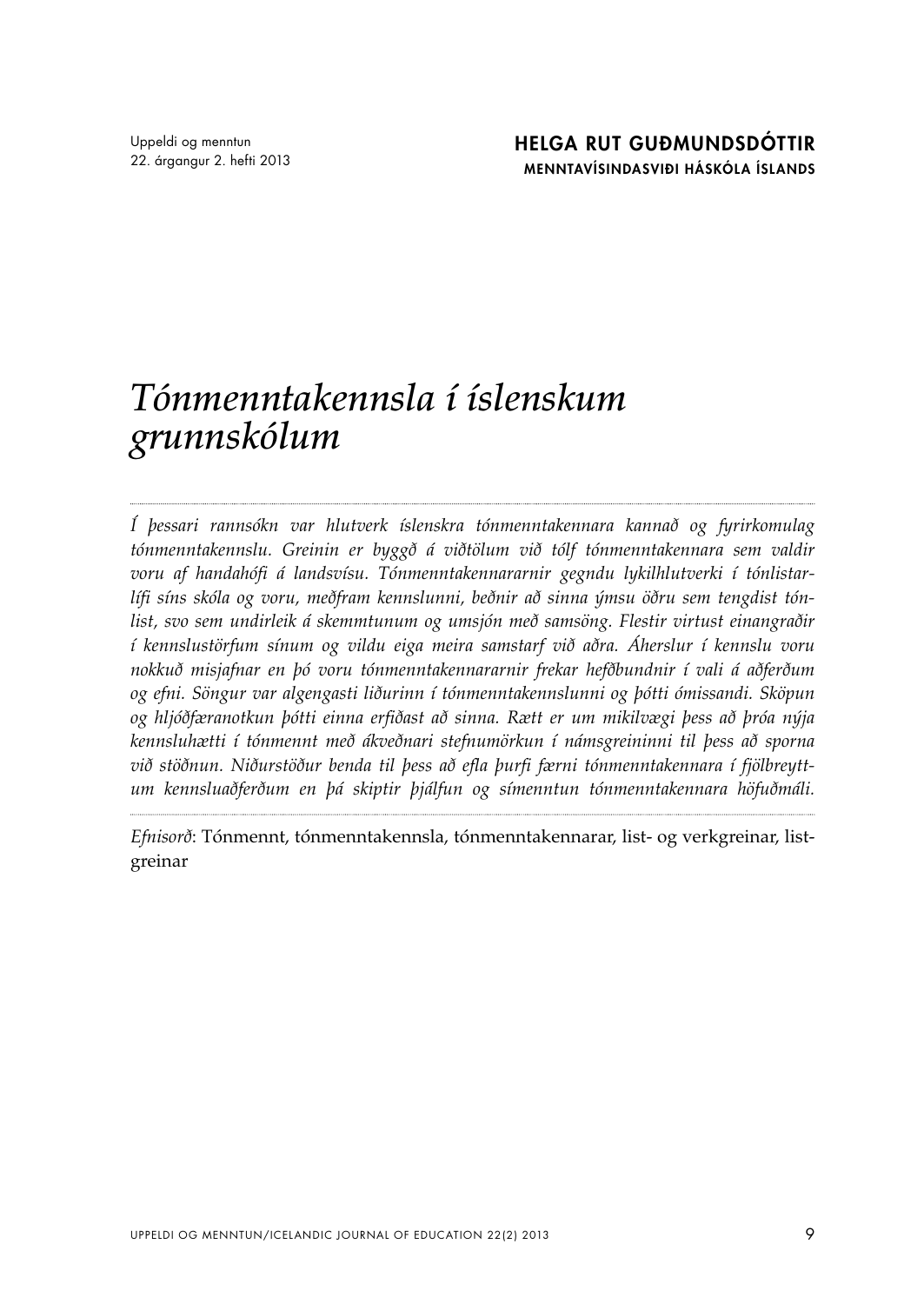## *Current practice in music education in Icelandic schools (grades 1−10)*

## **ABSTRACT**

The aim of this study was to document current practices in music education within the compulsory school system in Iceland (grades 1−10). For that purpose twelve randomly selected music teachers were visited, interviewed and observed during teaching. Little is known about the content and methods used in Icelandic music classes. Previous study of exceptionally successful music teachers suggested that the key to success was the teachers' ability to build on their own personal strengths in creating a unique music program (Kristín Valsdóttir, 2009). However, less is known about the strategies of music teachers in general.

Although music is a subject in the majority of Iceland's compulsory schools, it is usually not taught at all grade levels (Helga Rut Guðmundsdóttir, 2008). Most often music is taught by a music educator in the first 5−7 grades which is in contrast to practices in nearby countries where music teachers more often teach older children and at the high-school level (Mills, 2005; Olsen and Hovdenak, 2007; Straub, 2000).

Music educators in schools often have much freedom in their applications of methods and curricular aims (Campbell and Scott-Kassner, 1995; Olsen and Hovdenak, 2007). Therefore, interviews and observations are important tools for acquiring knowledge of current practices in music education.

The music educators interviewed were seven males and five females with an average teaching experience of 15 years, ranging from 1 to 33 years. Each of them was the only music teacher hired at his/her school. Besides teaching music as a subject, it was common for music teachers to have other musical responsibilities at the school and they were often depended on for preserving and nurturing the musical culture of their school. Many schools have a weekly plenum singing session for which they depend on the leadership of the music teacher who often serves also as the accompanist, using either a piano or a guitar. In fact, accompanying skills seem highly valued in music teachers and are put to use during different festivities and parents' nights where students perform. Other obligations included choirs and rehearsing musicals.

Asked about the most important aspects of music education, the majority mentioned singing as very important. In fact, all but one said they would choose singing if they had to choose only one element from the music education curriculum to teach. The consensus was not as clear when asked which element in the curriculum they would omit if they were forced to prioritize. Music theory and notation was mentioned by most as something to omit. Others suggested music history and composer biographies could be omitted, or movement to music. However, there were contradicting opinions as other teachers deemed music theory and history as the pillars of their music classes. Although popular music has entered Icelandic music classrooms, it does not constitute the main music material as has become the trend in other Scandi